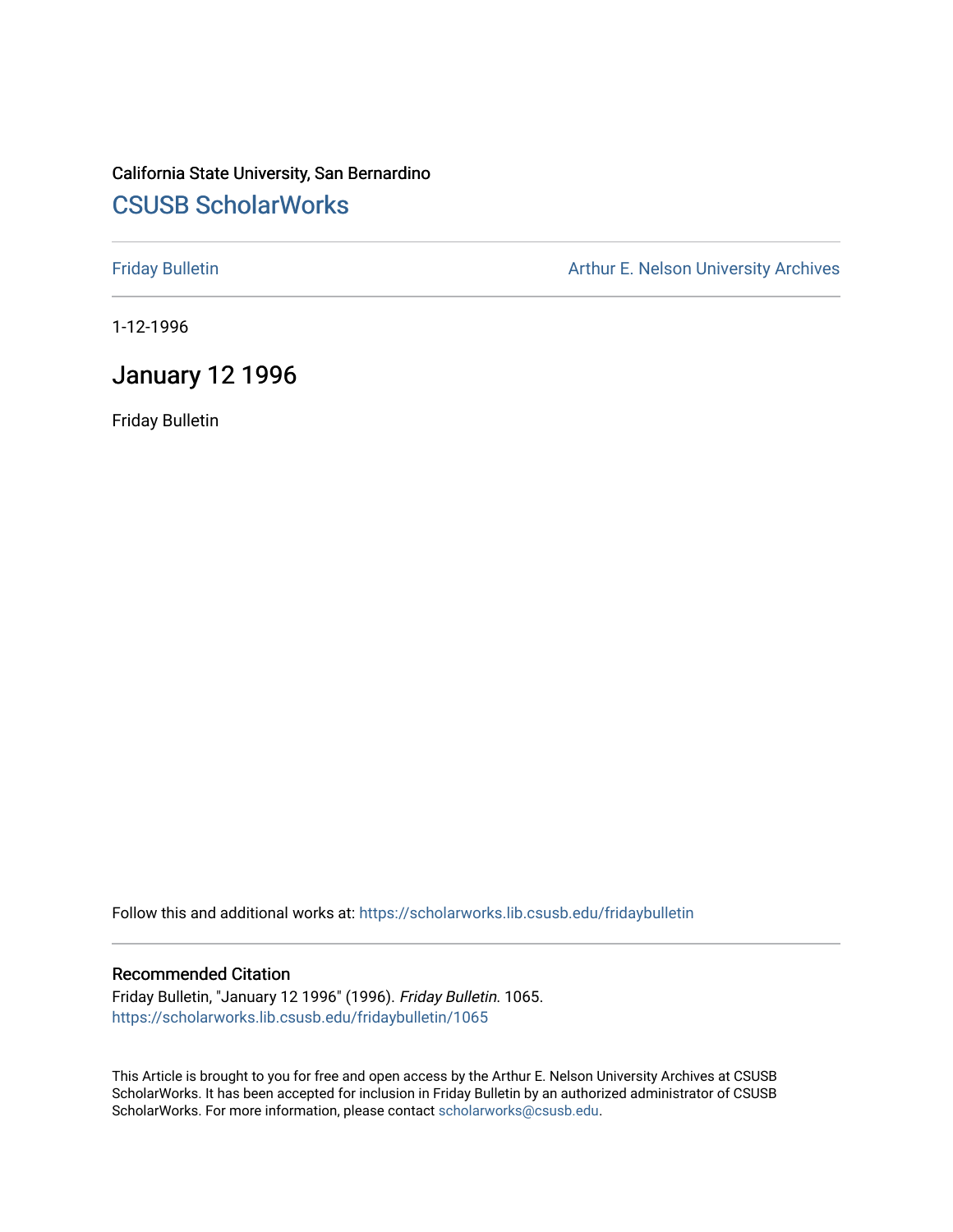

# SAID TO BE WORLD'S FOURTH LARGEST COLLECTION **LOAN OF PRICELESS FOSSILS OPENS DOORS TO**

Cal State has been working to build a vertebrate paleontology collection, which is being curated by biology assistant professor, Stuart Sumida.

Thousands of bones from Pleistoceneera (15-40,000 years old) animals and a dozen casts and models resembling creatures from 280-300 million years ago have been given to the university's Biology Department by UCLA and the Carnegie Museum of Natural History.

The UCLA collection, reportedly the fourth largest of its kind in the world, has been placed on permanent loan to Cal State as part of the UC school's effort to consolidate some of its collections, says Sumida. Originally retrieved from the La BreaTar Pits, the bones include skulls of dire wolves, sabre tooth cats and remnants from many other prehistoric animals. The array will provide invaluable research experience for students who will reassemble the relics, Sumida says.

"We have enough (bones) to reconstruct many animals," he says, noting that one graduate student, Travis Huxman of Alta Loma, already has begun to work with some of the materials. He will be rearticulating the entire skeleton of a dire wolf, Sumida adds.

Sumida's scholarly exchanges with both institutions led to the contributions being made to Cal State.

Many of the bones remain boxed and need to be cleaned before they can be researched. The artifacts are priceless.



*UCLA BONE LOAN—With students (from left to right) Agata Pikula, Alexandra Perez and Travis Huxman, biology assistant professor Stuart Sumida examines one of the thousands of ancient fossils recovered from the La Brea Tar Pits and on permanent loan from UCLA.* 

Sumida says, and once reassembled will be invaluable tools for teaching and research throughout Southern California.

The casts and models ot primitive reptiles and amphibians—as much as 100 million years older than the oldest dinosaurs—and other fossils from the Carnegie Museum of Natural History in Pittsburgh are reproductions of "extremely delicate material" and will be of "enormous benefit as teaching tools" for Cal State, Sumida notes.

"The costs of the casts would be prohibitive if we tned to buy them—in the thousands of dollars, as casting fossils is an extremely slow and painstaking process," he adds.

# **EXHIBIT HIGHLIGHTS ART OF CRAFT**

Some people tell a good yam. The Huichol people, they paint one.

The university's permanent collection of yam paintings by Huichol artisans will go on exhibit at last Jan. 18-Feb. 23.

Cal State received the collection in 1994 as a donation from Joel Stein, CSUSB associate professor in math. It contains more than 50 yam paintings.

Along with the paintings and stone sculptures will be chairs, weavings, bead work, dance drums and ceremonial crowns. The Huichols live around the periphery of Guadalajara and the city of



Kraus said that the Public Safety Office will coordinate from the kiosk the transportation of anyone stranded at the bus stop. "Road closed" signs will be set up at all incoming entrances and public safety officers will handle pulling the alarms in each building, and also clear and secure buildings, including the Children's Center and residence halls.

Tepic.

An opening reception will be held Jan. 18 from 5-7 p.m. in the University Art Gallery.

# **AFFORDABLE, CONFIDENTIAL COUNSELING OFFERED**

But the "problem remains—as it does with any organization—communication," said Kraus. "'Semper Gumby.' Always flexible. That's our motto." and the "first rule in any emergency."

Adults facing issues such as depression, traumatic life changes, eating disorders and struggles with self-esteem or simply looking to make progress in their personal growth may feceive psychological counseling through the Cal State Community Counseling Center.

This confidential, ope-on-one counseling is conducted by Cal State graduate students under the supervision of Psychology Department faculty. Dr. Edward Teyber (Psychology) serves as the center's director.

A \$10 fee is charged for each 50 minute counseling session. However, the center does operate on a sliding scale.

The center focuses on counseling for individuals. Child, family and couples, counseling is not available. Day or evening appointments may be scheduled. While the center does not treat drug or alcohol addiction or those who may be suicidal, referrals will be made in such cases.

For more information, call the Community Counseling Center at Ext. 5569.

# **MARQUEE REPAIRS IN PROGRESS**

On the "fritz" since mid-fall, the electronic marquee at the campus's entrance could be fully operational again by the end of the month, says Cindi Pringle, director (Public Affairs).

"Equipment incompatibility has caused a delay in restoring the service which has switched to a new software program," Pringle explains. The marquee was installed in 1990 and is used to advertise activities, events and key class information.

# **SECOND PLAN EMERGES FROM REAL LIFE DRILL**

An "immediate danger" evacuation plan has been fashioned in the wake of the Nov. 27 fire that burned brush at the campus's north end.

The fire "demonstrated the need for an alternate procedure for some evacuations," said Dennis Kraus, director (Public Safety) in a memo sent to evacuation coordinators. The alternate plan, he said, will better fit emergencies like a fire or a hazaradous materials spill. Clearly, Kraus explained during a recent Risk Management meeting, an assembly-point evacuation is ill-suited for an emergency that makes going to an assembly point dangerous.

Traffic jams were one of the biggest problems during the November evacuation. Now, students, staff and faculty are being asked to give rides to those who have no way to leave the campus. The coordinating and pickup point for those without transportation will be the bus stop across from the information booth at the main entrance.

Each Emergency Operations Committee (EOC) member soon may be equipped with beepers that can carry messages. Kraus also is working to update by late spring the equipment at the EOC command center in the Health Center.

"It was a great drill," said one Risk Management member about the evacuation. The emergency was not one that could be duplicated, he said, because it required a complete evacuation of the campus.

### WORKSHOP ADDRESSES 'LOSS' ISSUES

What loss is and ways to handle it are issues Diane Pfahler will talk about during a Saturday Jan. 20 workshop in the Student Union Events Center.

A lecturer at Cal State for several years, Pfahler graduated from CSUSB with her master's in psychology in 1987, and went on to earn her Ph.D. from the California School of Professional Psychology in Los Angeles. Pfahler also will discuss loss in relation to multicultural issues.

The \$25 workshop runs from 9 a.m.- 1 p.m. The proceeds will go the Women's Resource and Adult Re-Entry. Center. Registration forms can be picked up at the center. Call Ext. 7203 for more information.